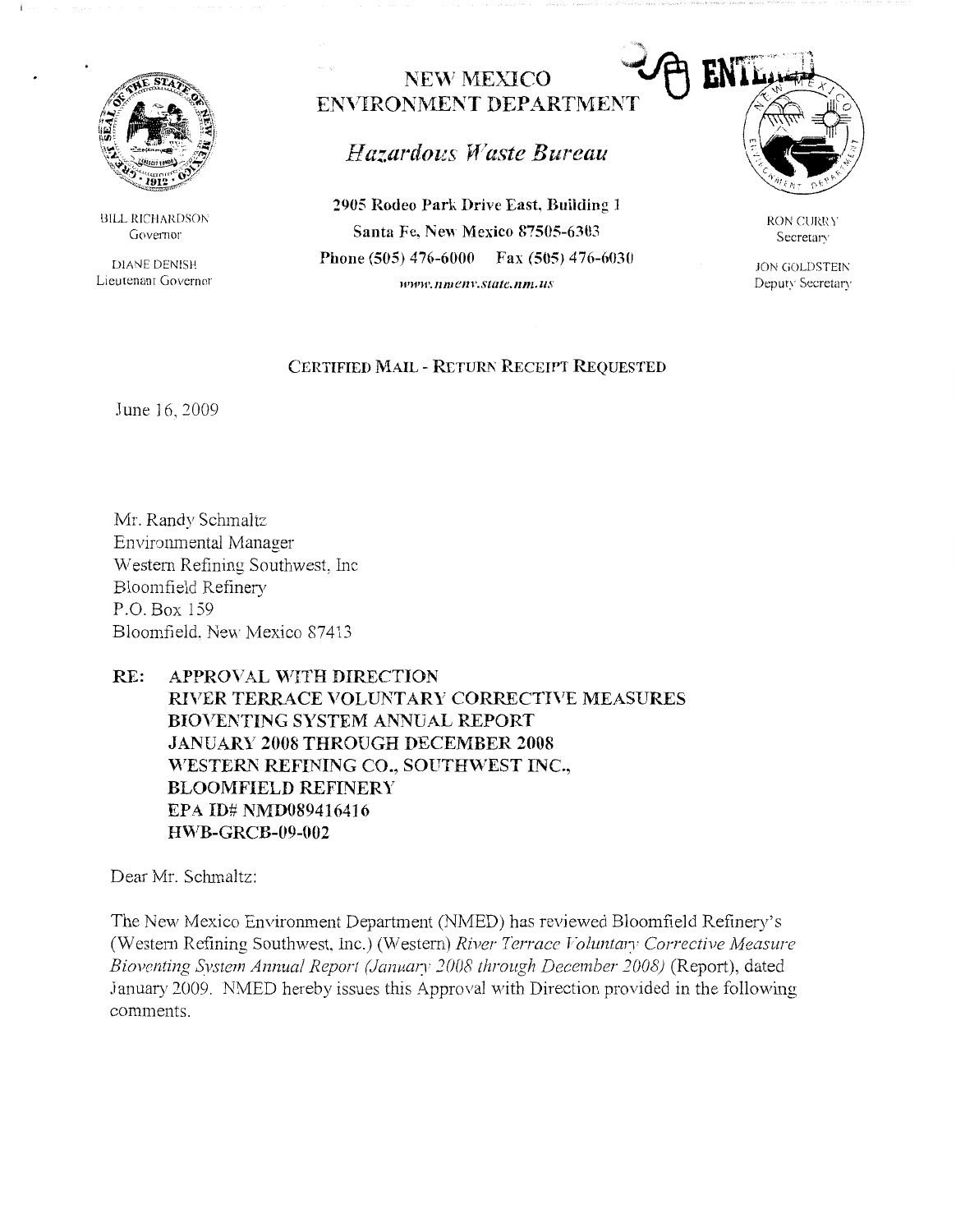$\ldots$ mi $\bigoplus$ 

Mr. Schmaltz June 16. 2009 Page 2 of 4

### **Comment 1**

The following items (a and b) reference the Cover Letter:

**a.** Western requests that, "[a]fter reviewing three years of operation of the bioventing system, Bloomfield Refinery would like to propose a reduction in monitoring the wells on the eastern portion of the River Terrace (TP#3, TP#7, TP#9, TP#10, TP#12, and  $TP#13$ ) to an annual event instead of quarterly."

Western must continue to monitor TP#7 and TP#9 on a quarterly basis. NMED agrees to modify the sampling at the eastern portion of the River Terrace (TP#3,  $TP#10$ ,  $TP#11$ ,  $TP#12$ , and  $TP#13$ ) to semi-annual sampling. The semi-annual sampling must be conducted during the high and the low water flows of the San Juan River.

If there is an increase in contaminant concentrations or any anomalies observed in TP#7 or TP#9, Western must notify NMED and the Oil Conservation Division (OCD) within 5 business days. The results of quarterly and the semi-annual monitoring must be submitted as part of the bioventing system ammal report. Table 1 (Groundwater Monitoring) and Table 2 (Soil Vapor Monitoring) from NMED's April 18, 2007 and June 13. 2007 letters have been modified to reflect this change *(sec* Attachments 1 and 2).

**b.** Western states that "[t]here have been only a few very minor exceedences of the action level for lead, which are most likely attributable to turbid water samples and not dissolved metals concentrations, and all of these occurred in the  $2<sup>nd</sup>$  and  $3<sup>rd</sup>$ quarters of 2007 with no exceedences since."

Western must provide evidence that turbidity is causing the increased concentrations of lead detected in the groundwater. Turbidity measurements were not recorded; therefore this statement cannot be verified. If Western believes that turbidity is affecting the metal concentrations detected in water samples then turbidity data must be collected and discussed in future reports.

### **Comment2**

In Section 5.0 (Groundwater Monitoring Table), Tab 2, the data show that there is an increase in the amount ofDRO detected in the groundwater in the fourth quarter 2008 sampling event (e.g., TP#1 went from an average of 3 mg/L to 17 mg/L in the last quarter, TP#2 increased from 1 mg/L to 7.5 mg/L, TP#5 increased from mostly non-detects to 8.5 mg/L as did TP#6 which increased to 3.10 mg/L, and TP#8 increased from 1 mg/L to 8.6 mg/L). Several other wells also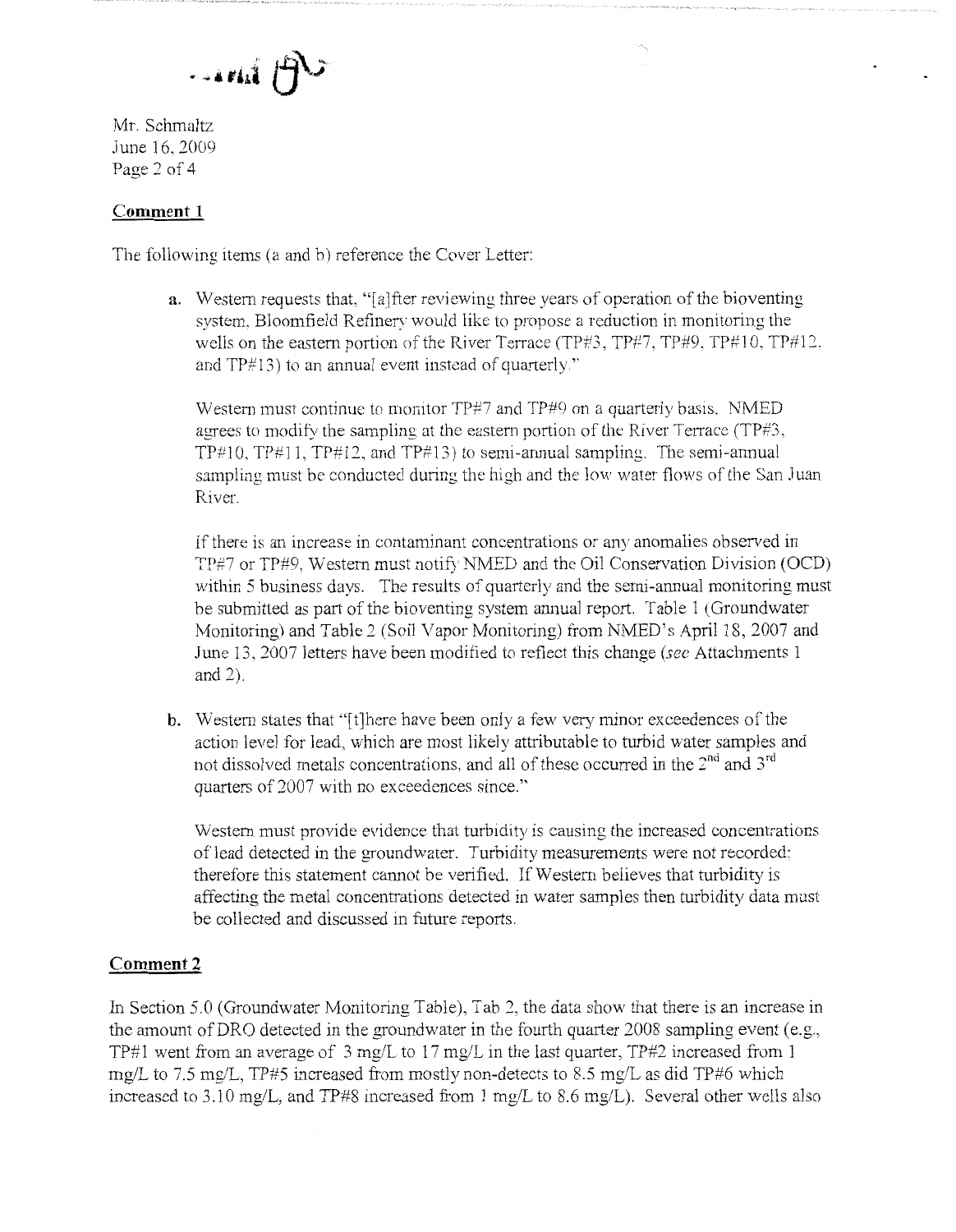Mr. Schmaltz June 16. 2009 Page 3 of 4

have fluctuating concentrations of contaminants. Western posits in the Summary Section 7.0 (Analysis and Conclusion) that, "fluctuation in groundwater [ contaminant] concentration at [ 5] wells in the western portion of the River Terrace were most likely caused by fluctuating groundwater levels due to dewatering system operations and change in river flow, thus causing a flushing effect of the soil." A flushing effect is not evident in all of the data presented in the Report in relation to water level fluctuations; increases of the contaminant concentrations do not follow increases of the water level. The reasons behind the fluctuation are likely more complicated than a flushing effect; for instance. a combination of factors such as fluctuating aerobic degradation or a change in air pressure injected into the BV wells also may affect the contaminant levels. In the next annual report. Western must take into account other conditions to explain the fluctuations in contaminant concentrations and discuss these data.

### **Comment 3**

The following comments are in reference to Section 7.0 (Summary):

- **a.** On page 2 (Analysis and Conclusions), Western states that "[m]ercury was detected one time at DW-1 during the February 2007 sampling event. Mercury was not detected in any subsequent sampling events." However. on page 1 Western states that "[ s ]amples collected dming the fourth quarter sampling event were inadvertently not analyzed for mercury due to laboratory error." The paragraph discussing mercury in the Analysis and Conclusion should include a statement indicating that mercury was not analyzed during the fourth quarter of 2008 due to laboratory error rather than stating that mercury was not detected in any subsequent sampling events.
- **b.** On page 2 (Analysis and Conclusions) Western states that, "[f]ield data indicates the bioventing system is continuing to enhance bioremedial activity within the river terrace area around TP-#1, TP-#2, TP-#5, TP-#6. and TP-#8. Soil gas concentrations collected in the field indicate that the bioventing system is providing enough oxygen to sustain optimal microbial activity ( e.g., vapor-phase oxygen concentrations are at or above 5 percent)."

Western must specify the field data that indicates the bioventing system is enhancing the remedial activity. There are factors other than vapor-phase oxygen that affect the bioventing system. Western must discuss the field data that indicates the bioventing system is enhancing remediation in future reports.

**c.** Western may indicate which section recommendations are made in. in the Cover Letter; however, as per Section X.D.10 of the July 27, 2007 Order recommendations are to be provided in the summary section of reports. Therefore, Western's request to change the monitoring schedule for the Eastern River Terrace wells from quarterly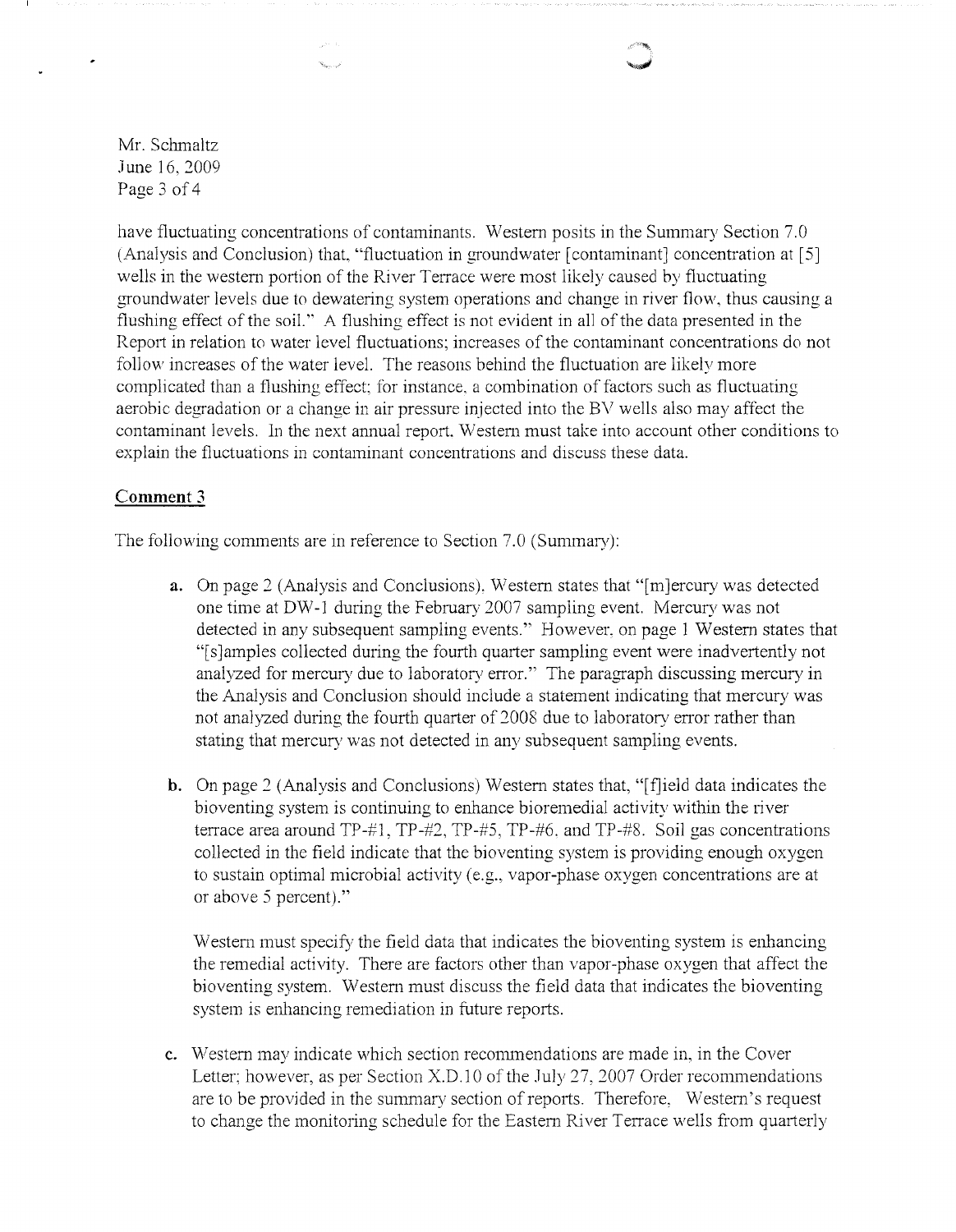Mr. Schmaltz June 16, 2009 Page 4 of 4

to annually would be better addressed in Section 7 (Summary).

and Co.s. George Co

Western must address all requirements included in this letter in future reports. In accordance with Section V.B.1, item 3 of the Order; the annual report is due on or before March 1, 2010. Western must follow the sampling requirements established in the revised Table 1 (Groundwater Monitoring), and Attachment 1 and Table *2* (Soil Vapor Monitoring) Attachment 2 of this letter. If any anomalies (e.g., unexpected detections or concentrations, plume migration) are observed during the monitoring events, NMED and the OCD must be notified within 5 business days of discovering the anomaly.

If you have any questions regarding this letter, please contact Hope Monzeglio of my staff at (505) 476-6045.

Sincerely,

**Solution** E. Kieling

Program Manager Pennits Management Program Hazardous Waste Bureau

cc: D. Cobrain, NMED HWB H. Monzeglio, NMED HWB B. Jones, OCD C. Chavez, OCD File: GRCB 2009 and Reading HWB-GRCB-09-002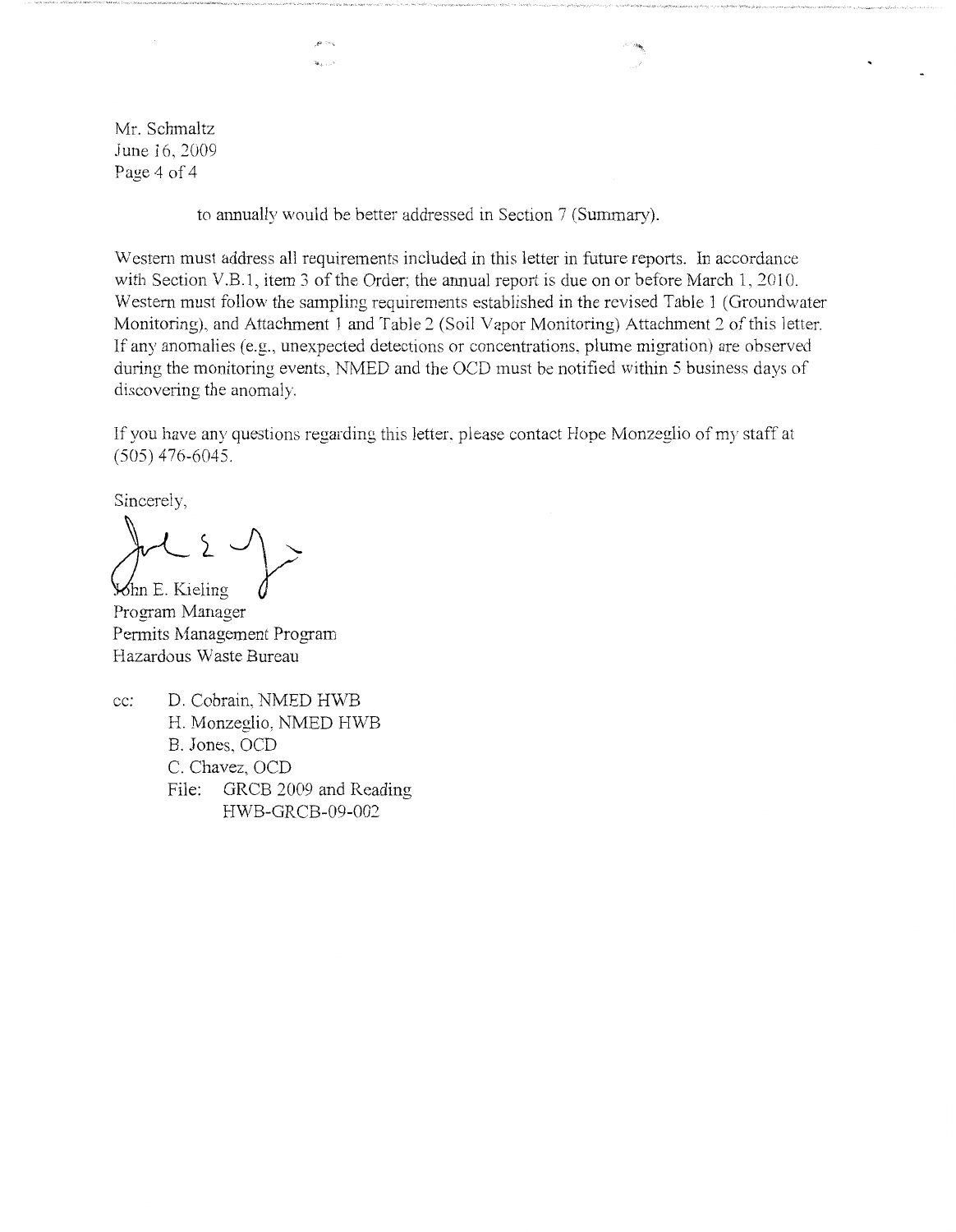#### **Attachment 1 River Terrace Bioventing System Monitoring Table 1 - Groundwater Monitoring**

| Location       | Matrix    | DTW/DTP    | Temp       | рH         | Cond       | DO         | <b>ORP</b> | Sampling               | Sampling  |
|----------------|-----------|------------|------------|------------|------------|------------|------------|------------------------|-----------|
| MW-49          | <b>GW</b> | Q          | Q          | Q          | Q          | Q          | Q          | Q -B, GRO, DRO, Pb     | A-Cr, Ba  |
| <b>DW-1</b>    | <b>GW</b> | Q          | Q          | Q          | Q          | Q          | Q          | Q, B, GRO, DRO, Pb, Hq | A-Cr, Ba  |
| $TP-1$         | GW        | Q          | $\Omega$   | Q          | Q          | Q          | $\Omega$   | Q-B, GRO, DRO, Pb      | A-Cr, Ba  |
| $TP-2$         | <b>GW</b> | Q          | Q          | Q          | Q          | Q          | Q          | Q-B, GRO, DRO, Pb      | A- Cr, Ba |
| $TP-3$         | GW        | <b>SIA</b> | <b>SIA</b> | SIA        | <b>SIA</b> | <b>SIA</b> | <b>SIA</b> | SIA-B, GRO, DRO, Pb    | A-Cr, Ba  |
| $TP-5$         | <b>GW</b> | Q          | Q          | Q          | Q          | Q          | Q          | Q-B. GRO. DRO. Pb      | A-Cr, Ba  |
| TP-6           | <b>GW</b> | Q          | Q          | Q          | Q          | Q          | Q          | Q-B, GRO, DRO, Pb      | A- Cr, Ba |
| TP-7           | GW        | Q          | Q          | Q          | Q          | Q          | Q          | Q-B, GRO, DRO, Pb      | A- Cr, Ba |
| TP-8           | <b>GW</b> | Q          | Q          | Q          | Q          | Q          | Q          | Q-B. GRO. DRO. Pb      | A- Cr. Ba |
| TP-9           | GW        | Q          | Q          | Q          | Q          | Q          | Q          | Q-B, GRO, DRO, Pb      | A-Cr. Ba  |
| TP-10          | <b>GW</b> | SIA        | SIA        | SIA        | <b>SIA</b> | SIA        | SIA        | SIA-B, GRO, DRO, Pb    | A- Cr, Ba |
| TP-11          | GW        | <b>SIA</b> | <b>SIA</b> | <b>SIA</b> | <b>SIA</b> | <b>SIA</b> | <b>SIA</b> | SIA-B, GRO, DRO, Pb    | A-Cr, Ba  |
| <b>TP-12</b>   | <b>GW</b> | <b>SIA</b> | <b>SIA</b> | <b>SIA</b> | <b>SIA</b> | <b>SIA</b> | <b>SIA</b> | SIA-B, GRO, DRO, Pb    | A- Cr, Ba |
| <b>TP-13</b>   | <b>GW</b> | <b>SIA</b> | <b>SIA</b> | SIA        | <b>SIA</b> | <b>SIA</b> | <b>SIA</b> | SIA-B, GRO, DRO, Pb    | A- Cr, Ba |
| <b>GAC</b> Inf | EW        |            |            |            |            |            |            | Q-B, GRO, DRO          |           |
| GAC 1 Eff      | EW        |            |            |            |            |            |            | W*M - B. GRO, DRO      |           |
| GAC 2 Eff      | EW        |            |            |            |            |            |            | Q-B. GRO, DRO          |           |

#### Field Parameters

**DTW** - depth to water measurement **DTP** - depth to product measurement **T** - temperature **Cond** - electrical conductivity **DO** - dissolved Oxygen **ORP** - oxidation Reduction Potential

#### Sampling Frequency

**Q** - quarterly

**SIA** - Semi -annual (2 x a year during the high and low fiows of the San Juan River)

**A-** annual

**W\*M** - Weekly until breakthrough is detected; monthly thereafter

#### Analytical Analysis

**B** - BTEX and MTBE by EPA Method 80218 **GRO** - gasoline range organics by EPA Method 8015B **ORO** - diesel range organics by EPA Method 8015B **Pb & Cr** - lead and chromium EPA Method 6010 **Ba** - barium

 $\mathcal{L}$ 

 $\left( \begin{array}{c} \lambda \\ \lambda \end{array} \right)$ 

#### Matrix

**GW** - groundwater **EW** -extracted groundwater

#### June 2009